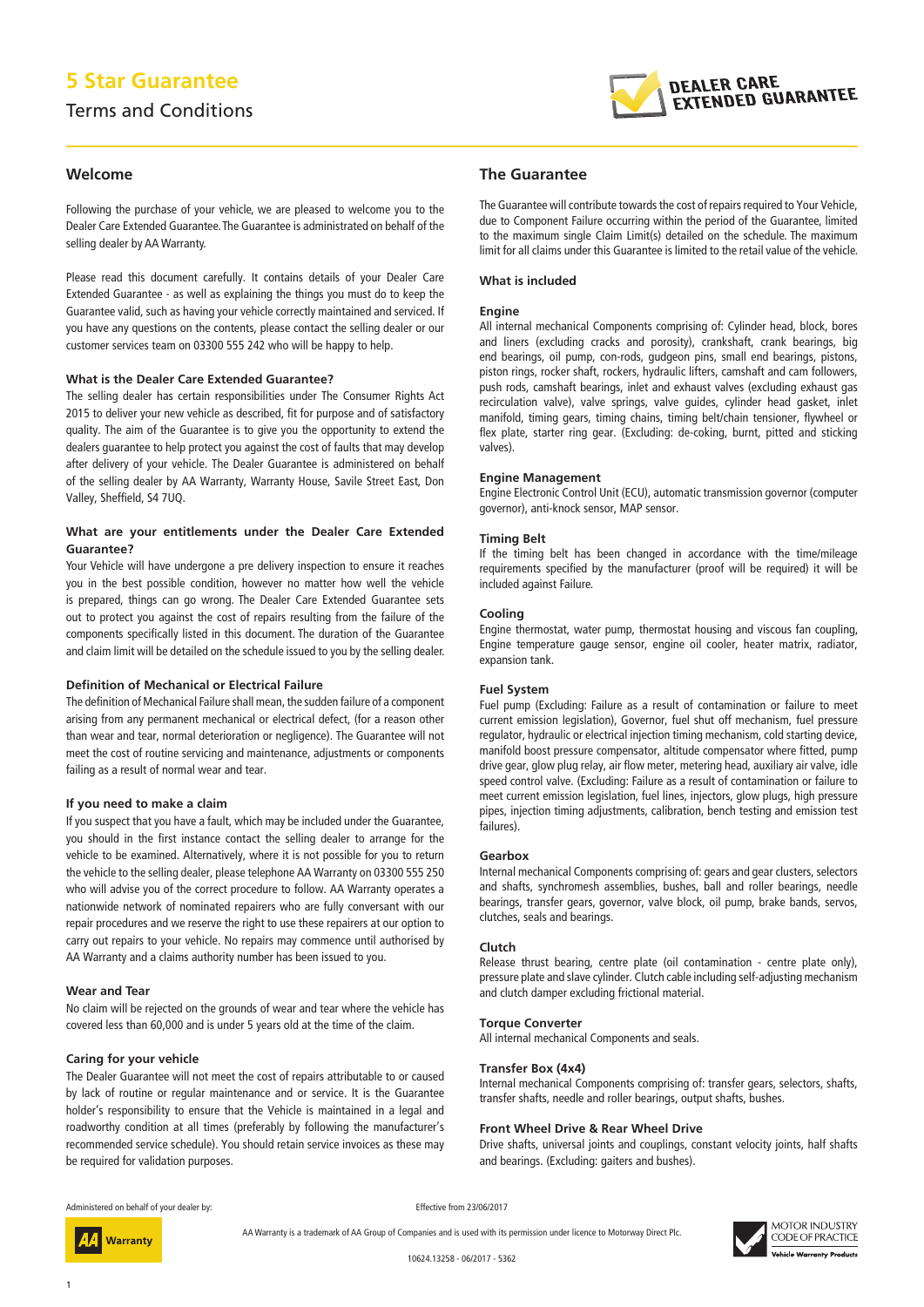# **Differential/s**

Planetary gear assembly, crown wheel and pinion assembly. Internal shafts, bearings and bushes, thrust washers, spacers, bevel gears. Includes front, rear and centre differentials. (Excluding: viscous couplings and fluid differentials).

#### **Propshaft/s**

Propshaft, universal joints and couplings, bearings, includes front and rear transfer shafts 4X4 vehicles. (Excluding: gaiters).

## **Wheel Bearings**

Front and rear wheel bearings.

#### **Steering and Suspension**

Steering rack, box and column, idler box, coil springs, power steering pump/motor and reservoir, wishbones and ball-joints, suspension arms and torsion bars, antiroll bars. (Excluding: air suspension, gaiters, oil leaks, tracking and balancing).

#### **Braking**

Brake master cylinder, calipers, wheel cylinders, brake bias/restrictor valve, vacuum servo/pump, plus anti-lock braking systems (Excluding: wiring and connection faults).

# **Casings**

Damage to casings caused by the failure of an included Component will constitute part of the total claim within the Guarantee limits.

# **Electrical**

Alternator, starter motor and solenoid front and rear windscreen wiper motor, front and rear windscreen washer motor, ignition coil, horn, indicator Flasher Unit, electric window motors and switches, electric sun roof motor and switch, central locking systems (excluding remote control unit and wiring), distributor, electronic ignition module, electric radiator fan and temperature sensing switch, oil pressure sensor, indicator and wiper switches (column stalks), heater fan motor, fuel tank sender unit, electric fuel pump, speedo head and speedo transducer, heated rear screen (element failure only), door mirror motors and switches.

# **Air Conditioning / Climate Control**

Air conditioning systems (Excluding pipes, unions, wiring and receiver drier).

#### **Turbocharger / Supercharger / Kompressor**

The complete unit including the wastegate is included, providing it was supplied as part of the manufacturer's original equipment.

#### **Hybrid & Electric Vehicle components**

Manufacturer supplied and fitted power generation and transmission components are included (excluding: batteries, wiring, electrical connectors and the disposal of chemical waste resulting from a claim). If the vehicle is not being used for a prolonged period, it must be stored in accordance with the manufacturer's recommendations.

#### **Working Materials**

Should any authorised repair to any of the above Components require essential replacement of or topping up of lubricants, oils or coolant or replacement of the oil filter these shall be included as part of the total claim within the Guarantee limits.

# **Optional additional items**

The following will only be included if selected by the selling dealer and listed as optional additional items on the Schedule.

#### **Catalytic Converter only**

Excluding impact damage, corrosion or damage caused by the use of an incorrect grade or type of fuel, corrosion.

#### **Catalytic Converter with Diesel Particulate Filter (DPF)**

Excluding impact damage, corrosion or damage caused by the use of an incorrect grade or type of fuel, corrosion. Please note, the DPF is a serviceable item that requires regular regeneration. Please see the manufacturer owner's manual for details.

#### **Power Roof System**

Factory fitted convertible power roof motors, solenoids and control ECU.

#### **Manufacturer approved in car entertainment and technology packs**

In car entertainment systems including; screens, radio, CD changer, TV, games console, iPad / iPod connections Bluetooth wireless packs, satellite navigation systems, USB interface, on board computer, voice control, alarm fob / immobiliser, parking sensors and camera.

# **For the purpose of clarity:**

#### **Oil Seals & Gaskets**

All oil seals and gaskets are included for sudden failure (except where the failure is due to Wear and Tear).

#### **Timing Belt**

If the timing belt has been changed in accordance with the time / mileage requirements specified by the manufacturer (receipt required) it will be included against premature Failure.

## **Casings**

Should the failure of an included Component result in damage to any associated casing the replacement will constitute part of the claim within the Claims Limit(s).

## **Working Materials**

Where an authorised repair requires the replacement or topping up of oils, antifreeze or other fluids, or replacement of the oil filter, these costs will be accepted as part of the claim within the Claims Limit(s).

# **Hybrid & Electric Vehicles**

Manufacturer supplied and fitted power generation and transmission components are included (excluding: batteries, wiring, electrical connectors and the disposal of chemical waste resulting from a claim). If the vehicle is not being used for a prolonged period, it must be stored in accordance with the manufacturer's recommendations.

#### **Labour and parts costs**

Labour times that can be claimed under the Guarantee will be in accordance with the manufacturers standard repair times the rates charged by our nominated repairers unless agreed beforehand. We may ask the repairer to use guaranteed exchange units or factor parts when repairing your vehicle. Any costs we agree will be based on the prices for these parts.

#### **Compensation and costs**

The Guarantee is a contract of compensation which means that if the repairs to Your Vehicle result in the condition of Your Vehicle being better than immediately prior to the Failure, You may be asked to pay a contribution towards the costs.

# **Additional Features**

#### **Continental use**

The Guarantee will include Mainland Europe for personal trips to a maximum period of 60 consecutive days. Claims made (in line with the terms of the Guarantee) during continental use will be reimbursed according to U.K. parts and labour costs at that time. Vehicle hire and hotel expenses benefits are not available during continental use.

#### **Hotel/Accommodation and rail fare**

Should Your Vehicle suffer a mechanical Failure that falls under the Guarantee away from home and leave you immobile, the Guarantee may pay up to £100 inc. VAT toward the cost of hotel accommodation or Rail Fare expenses to get you home, (provided the Failure results in a valid claim under the terms of the Guarantee).

#### **Replacement vehicle hire**

In the event of a valid claim, where the repairs cannot be completed within 8 working hours, the Guarantee may contribute up to £50 inc VAT per day towards the cost of hiring a replacement vehicle. Replacement vehicle hire is limited to a maximum of 7 days for any one claim. The first 24 hours of any rental period or delays resulting from the non-availability of parts are excluded.

# **Recovery**

In the event of a Failure resulting in a valid claim and when Your Vehicle is immobile (or if continued driving could cause danger or further damage) the Guarantee will pay up to £50 inc. VAT. towards the cost of recovering it to a repairing garage.

#### **Important**

Replacement vehicle hire, hotel accommodation and rail fare expenses will constitute part of the total claim and costs will be limited to the maximum Claims Limit as stated on the Schedule. Please make sure you provide bona fide receipts so that these costs can be reimbursed.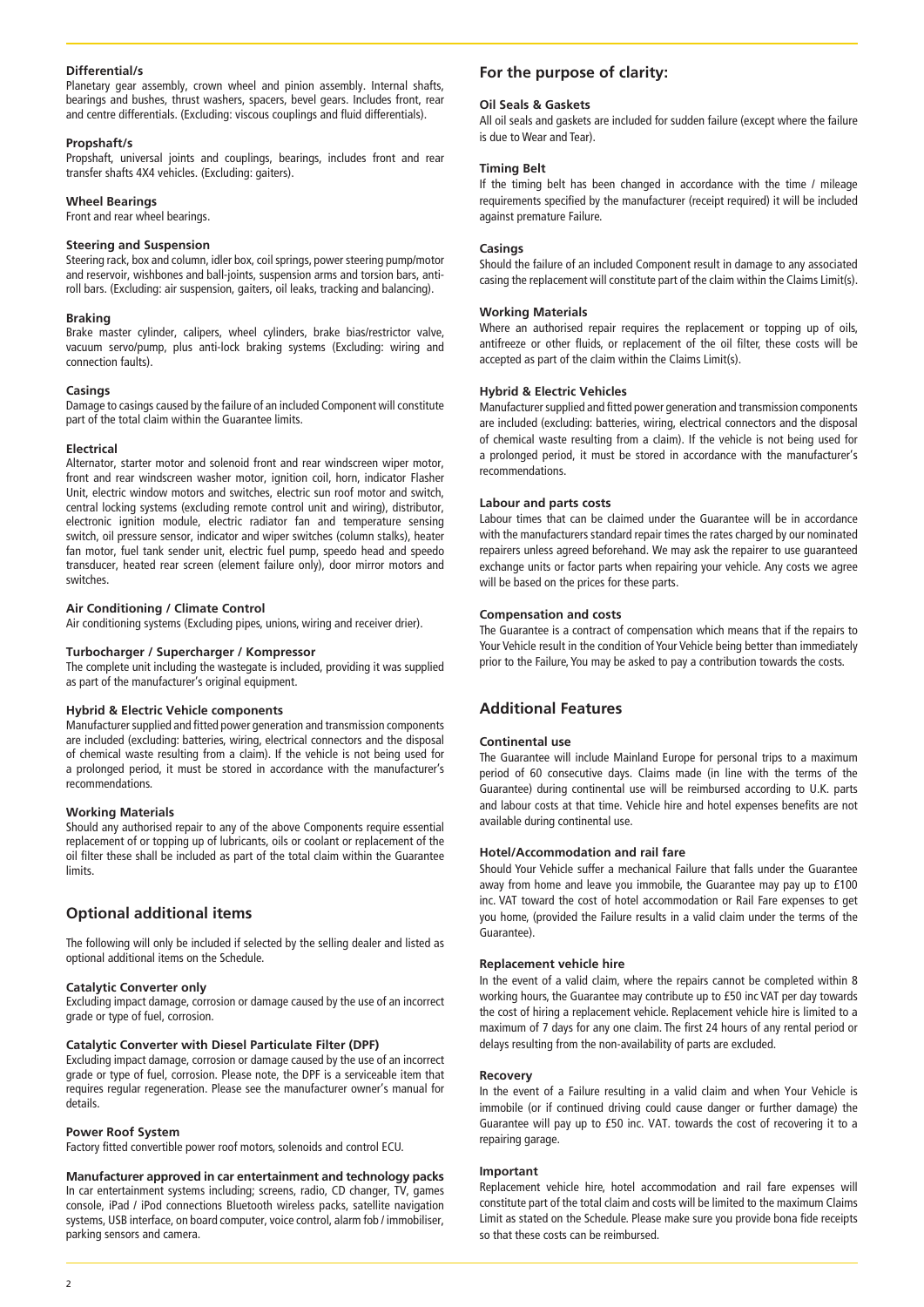# **How to Make a Claim**

- 1. If at any time you suspect you have a fault claimable under the Guarantee you should in the first instance contact the selling dealer to arrange for the vehicle to be examined. Alternatively, where it is not possible for you to return the vehicle to the selling dealer, please telephone AA Warranty on 03300 555 250 during office hours where you will be advised of the best course of action to take. Your call may be recorded for training purposes and your own security. No repairs may commence until approval has been given by AA Warranty. You must take all reasonable steps to avoid further damage occurring.
- 2. The following information will be required: (Please have ready prior to telephoning).

(a) Your name, the Guarantee number and vehicle registration number.

(b) Confirmation that your relevant service schedule has been complied with and original receipts are available.

(c) Mileage at time of failure.

- 3. Take your vehicle to the agreed repairer and obtain an estimate. The repairing garage must then telephone AA Warranty quoting the above Guarantee information and an exact cause of failure.
- 4. The Guarantee holder must authorise the dismantling of any components for inspection. Where the Claim falls under the Guarantee, this Guarantee will reimburse the Guarantee holder the cost of dismantling as part of the total claim. (Important - if after dismantling no liability has been found the Guarantee holder must bear the cost of dismantling). Only the components specifically listed will be included under the Guarantee. Labour will be allowed in accordance with the manufacturers standard repair times. Diagnosis costs are the responsibility of the Guarantee holder.
- 5. If the claim is accepted a Claims Authority Number will be issued for a specified agreed cost. Any costs in excess of this amount will remain the Guarantee holder's responsibility.
- 6. On completion of the repair an original, fully detailed, itemised invoice and any proof of servicing requested should be sent to AA Warranty, Warranty House, Savile Street East, Don Valley, Sheffield, S4 7UQ. Quoting the Authority Number with a clear indication to whom payment should be made. Photocopied invoices will not be accepted.
- 7. Authorisation of repairs will remain valid for 30 days. If no further communication is made during this period the authority will be rescinded and the claim rendered null and void.
- 8. AA Warranty on behalf of the selling dealer reserves the right to agree or nominate a repairer. Should the Guarantee holder elect to take the vehicle to a repairer other than that agreed or nominated, AA Warranty may accept the Guarantee holder's choice, however the Guarantee The liability in this case, will not exceed the labour and components costs as charged by the nominated repairer. AA Warranty reserves the right to remove the vehicle to a repairer of their choosing.
- 9. Where the repairs to your vehicle result in the condition of this being better than immediately prior to the Failure, You may be asked to pay a contribution towards the costs.

# **General Conditions**

- 1. AA Warranty acts as administrator for all aspects of the Guarantee on behalf of the selling dealer.
- 2. The Guarantee is in addition to your legal rights and is not to be substituted for the selling dealer's responsibility under the The Consumer Rights Act 2015.
- 3. The selling dealer's obligation under the Guarantee will be limited to the claim limit as stated on the Schedule. Where a claim limit is retail value, it will be understood as being the retail value of the vehicle at the time of the claim, taking into account the mileage and condition adjustments as recommended in Glass's Guide.
- 4. If you or anyone acting on your behalf make any claim knowing it to be false or fraudulent in any respect, the Guarantee shall be deemed null and void and you will be required to repay all sums paid in respect of any previous false or fraudulent claims. Legal action will be taken to recover costs and damages.
- 5. The selling dealer under the Guarantee will not accept responsibility in respect of any costs that might be included by any other Guarantee, Insurance, Warranty or manufacturer's recall campaigns.
- 6. It is the responsibility of the Guarantee holder to understand all warning lights and gauges and ensure they are operating correctly at all times. No responsibility will be accepted for drive on damage, neglect or abuse of any kind.
- 7. No responsibility will be accepted for resultant damage to, or caused by components listed as excluded items in this document, attributable to the faulty repair or servicing of the vehicle, use of an incorrect grade or type of fuel or oil, faults found during routine maintenance or servicing or progressive failures.
- 8. Any third party claims, resultant losses, bodily injury, road hazard or fire damage claims or losses occurring as a direct result of impact damage are not included by this Extended Guarantee.
- 9. No refund or part return of payment is available under this Dealer Care Extended Guarantee. The Dealer Care Extended Guarantee cannot be transferred to another vehicle or new owner.
- 10. The geographical limits of the Guarantee is the United Kingdom except for use as described under 'Continental Use'.
- 11. No liability will be accepted for faults caused by wear and tear, accident or impact damage, freezing, overheating, intrusion of foreign or harmful matter including water ingress, corrosion, neglect or abuse, lack of servicing, lack of lubrication or antifreeze, inadequate or interrupted supply of lubricant, gradual deterioration or replacement of components which have reached the end of their effective working lives.
- 12. Payment for parts and labour on parallel, grey and non U.K. specification imported vehicles will be restricted to the equivalent nearest U.K. specification. AA Warranty accept no liability for the lack of availability of parts or excessive delivery times.